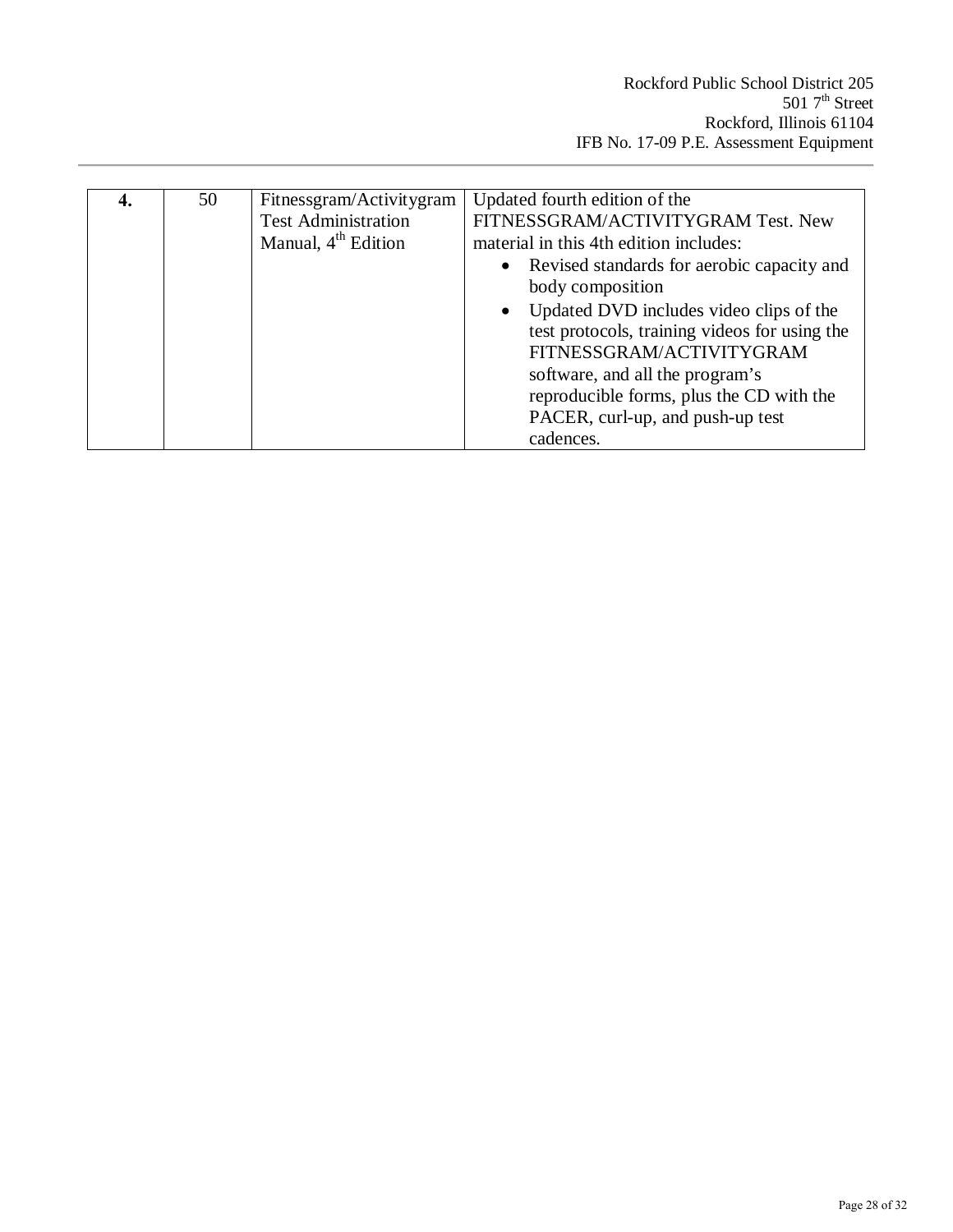## **COMPANY NAME:**

## **BID No. 17-09 P.E. Assessment Equipment BID OFFER FORM**

Offeror agrees to provide the following P.E. Assesment Equipment for the Rockford Public School District. The prices submitted on the solicitation should be submitted for the base contract year and all option years as specified. The prices for the contract are to be submitted as firm-fixed prices.

For all Product Substitutes, Bidder MUST provide literature and manufacturer information describing the specifications of the product substitute.

| <b>Item</b><br><u>No.</u> | $Q$ ty | <b>Product Number</b><br><b>Requested</b>                                                  | <b>Description</b>                                                                                                                                                                                                                                                                                                                                                                                                                                        | <b>Product Substitutes</b> | <b>Unit Cost</b> Extended Cost |
|---------------------------|--------|--------------------------------------------------------------------------------------------|-----------------------------------------------------------------------------------------------------------------------------------------------------------------------------------------------------------------------------------------------------------------------------------------------------------------------------------------------------------------------------------------------------------------------------------------------------------|----------------------------|--------------------------------|
|                           | 275    | 67-094 AssessPro<br>Rep-Addition Curl-<br>Up Tester, or<br>equivalent                      | Includes:<br>· push button digital counter,<br>· auditory repetition signal,<br>• an easy to read display,<br>• ability for repetitions to count up or to count down<br>· nonslip footpad for security and safety regardless<br>of surface<br>• two molded-in start/stop positioning strips to<br>ensure proper form on every repetition                                                                                                                  |                            |                                |
| $\overline{2}$            | 46     | 67-027 AssessPro<br>Rep-Addition Push-<br>$Up$ Tester $-$<br>Rainbow Set, or<br>equivalent | Includes:<br>• digitally counts completed push-ups via a chest<br>bump apparatus<br>· auditory signal of each repetition<br>· adjustable hand pads to ensure proper form,<br>· collapses under full body weight for safety<br>• programmable to count up or down<br>• timer for use during testing                                                                                                                                                        |                            |                                |
| 3                         | 82     | 67-076 AssessPro<br>UltraFlex Testers-<br>Quad, or<br>equivalent                           | Includes:<br>• Four way tester (four stations built on one device)<br>· Sliders move easily<br>• Large, easy to read numbers help<br>• Molded-in rubber feet for stability and protection<br>of floor surface<br>· easily transportable; built-in handles                                                                                                                                                                                                 |                            |                                |
| 4                         | 50     | Fitnessgram/Activi composition<br>tygram Test<br>Administration                            | Updated fourth edition of the<br>FITNESSGRAM/ACTIVITYGRAM Test. New<br>material in this 4th edition includes:<br>• Revised standards for aerobic capacity and body<br>• Updated DVD includes video clips of the test<br>protocols, training videos for using the<br>Manual, 4 <sup>th</sup> Edition FITNESSGRAM/ACTIVITYGRAM software, and<br>all the program's reproducible forms, plus the CD<br>with the PACER, curl-up, and push-up test<br>cadences. |                            |                                |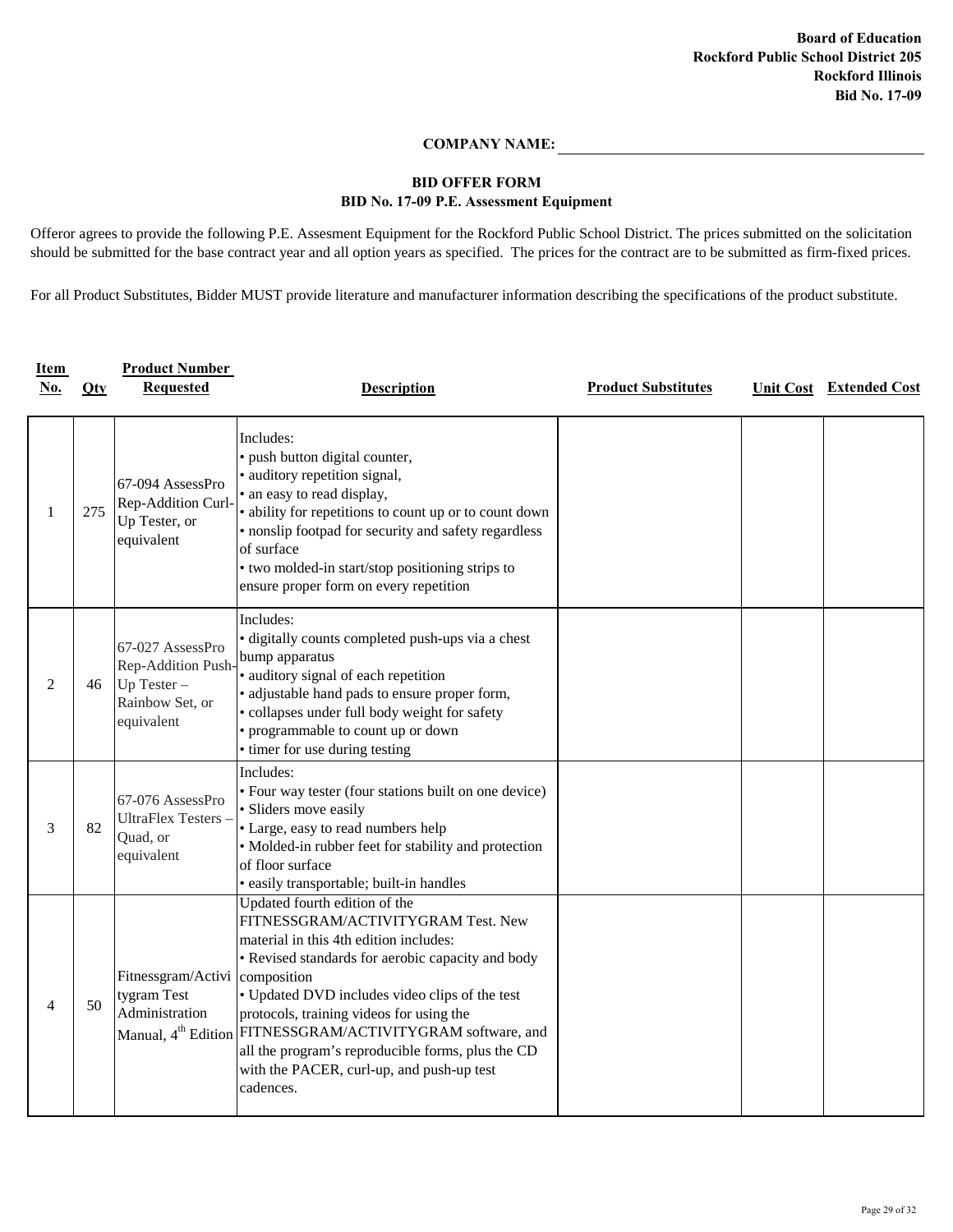### **COMPANY NAME:**

**STATEMENT OF WARRANTY (**Specific length of warranty and provide description of what is covered for repairs, maintenance, replacement, i.e. Parts and labor)

## **REFERENCES:**

Offeror to provide three references of similar type work that would qualify your firm for this project

| <b>Company Name/Address/Phone Number</b> | <b>Contact Person</b>                          |
|------------------------------------------|------------------------------------------------|
| <b>Company Name/Address/Phone Number</b> | <b>Contact Person</b>                          |
| <b>Company Name/Address/Phone Number</b> | <b>Contact Person</b>                          |
| <b>BID SUBMITTED BY:</b>                 |                                                |
| Company                                  | <b>Signature of Company Officer (required)</b> |
| <b>Address</b>                           | <b>Typed Name &amp; Title</b>                  |
| City, State & Zip Code                   | <b>Date</b>                                    |
| Phone No.                                | Fax No.                                        |
| E-mail                                   | <b>FEIN</b>                                    |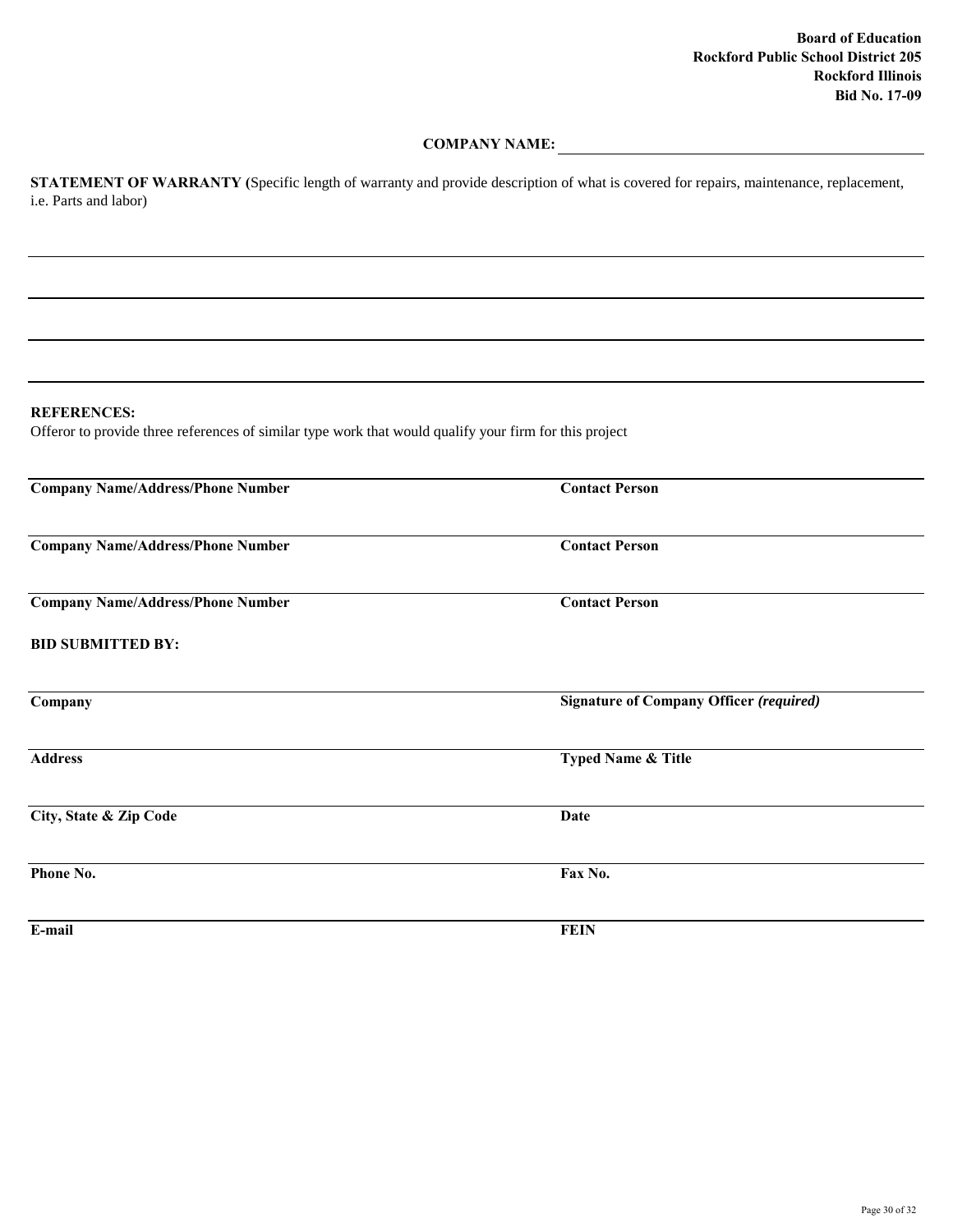#### **ROCKFORD BOARD OF EDUCATION SCHOOL DISTRICT #205**  $5017^{\text{TH}}$  Street Rockford, Illinois 61104 Phone: Area Code 815-966-3098 Fax: Area Code 815-966-3088 **SUBSTITUTE IRS FORM W-9 – IMPORTANT TAX INFORMATION** Omni: Tax W-9 PM85<br>
Revised 6/06<br> **SCHOOL DISTRICT #205**<br> **SCHOOL DISTRICT #205**<br> **SCHOOL DISTRICT #205**<br> **SCHOOL DISTRICT #205**



# IRS regulations require our School District to have on file appropriate taxpayer identification data concerning

you or your firm. This information consists of either a Federal Employer Identification Number (F.E.I.N) or Social Security Number (S.S.N.) and will have their payments reported to the IRS on form #1099–Misc.

Below is the legal name and address for you or your firm as shown on our official records. Please make any necessary corrections. Space is also provided to enter the appropriate tax identification number and to indicate (by checking a box) the correct legal status. Failure to complete and return this form could result in a \$50,000 IRS penalty. In addition, we would be required to withhold 20% of payments due and remit this amount to the IRS until we receive the correct tax data.

## **For your convenience we request you fax this form back to sender (or to Purchasing at 815-966-3088). Please do this today so we can both fulfill our reporting obligations and ensure prompt payments.**

Reminder: If LEGAL STATUS is "Sole Proprietorship", the Taxpayer Identification Number must be either the Social Security Number of the owner or assigned FEIN.

| <b>LEGAL STATUS: (Check One)</b><br>$\Box$ Corporation                                                                                                            | <b>TAXPAYER (federal) ID# -- FEIN or Soc Sec</b><br>(use the line corresponding to your legal status line)<br>$\begin{tabular}{c} FEIN: \begin{tabular}{@{}c@{}} \quad {\bf \textcolor{red}{\bf \textcolor{blue}{\bf \textcolor{blue}{\bf \textcolor{blue}{\bf \textcolor{blue}{\bf \textcolor{blue}{\bf \textcolor{blue}{\bf \textcolor{blue}{\bf \textcolor{blue}{\bf \textcolor{blue}{\bf \textcolor{blue}{\bf \textcolor{blue}{\bf \textcolor{blue}{\bf \textcolor{blue}{\bf \textcolor{blue}{\bf \textcolor{blue}{\bf \textcolor{blue}{\bf \textcolor{blue}{\bf \textcolor{blue}{\bf \textcolor{blue}{\bf \textcolor{blue}{\bf \textcolor{blue}{\bf \textcolor{blue}{\bf \textcolor{blue}{\bf$ |                                |                                                                                                                                                                                                                                                                                                                                                                                                                                                                                                                                                                                       |  |
|-------------------------------------------------------------------------------------------------------------------------------------------------------------------|-----------------------------------------------------------------------------------------------------------------------------------------------------------------------------------------------------------------------------------------------------------------------------------------------------------------------------------------------------------------------------------------------------------------------------------------------------------------------------------------------------------------------------------------------------------------------------------------------------------------------------------------------------------------------------------------------------|--------------------------------|---------------------------------------------------------------------------------------------------------------------------------------------------------------------------------------------------------------------------------------------------------------------------------------------------------------------------------------------------------------------------------------------------------------------------------------------------------------------------------------------------------------------------------------------------------------------------------------|--|
| Limited                                                                                                                                                           |                                                                                                                                                                                                                                                                                                                                                                                                                                                                                                                                                                                                                                                                                                     |                                | $\begin{tabular}{c} FEIN: \begin{tabular}{@{}c@{}} \quad {\bf \textcolor{red}{\bf \textcolor{blue}{\bf \textcolor{blue}{\bf \textcolor{blue}{\bf \textcolor{blue}{\bf \textcolor{blue}{\bf \textcolor{blue}{\bf \textcolor{blue}{\bf \textcolor{blue}{\bf \textcolor{blue}{\bf \textcolor{blue}{\bf \textcolor{blue}{\bf \textcolor{blue}{\bf \textcolor{blue}{\bf \textcolor{blue}{\bf \textcolor{blue}{\bf \textcolor{blue}{\bf \textcolor{blue}{\bf \textcolor{blue}{\bf \textcolor{blue}{\bf \textcolor{blue}{\bf \textcolor{blue}{\bf \textcolor{blue}{\bf \textcolor{blue}{\bf$ |  |
| Partner(ship) (one owner)<br>Religious, Charitable, Educational or<br>Governmental Agency (circle one)                                                            |                                                                                                                                                                                                                                                                                                                                                                                                                                                                                                                                                                                                                                                                                                     |                                | $\begin{tabular}{c} FEIN: \begin{tabular}{@{}c@{}} \quad {\bf \textcolor{red}{\bf \textcolor{blue}{\bf \textcolor{blue}{\bf \textcolor{blue}{\bf \textcolor{blue}{\bf \textcolor{blue}{\bf \textcolor{blue}{\bf \textcolor{blue}{\bf \textcolor{blue}{\bf \textcolor{blue}{\bf \textcolor{blue}{\bf \textcolor{blue}{\bf \textcolor{blue}{\bf \textcolor{blue}{\bf \textcolor{blue}{\bf \textcolor{blue}{\bf \textcolor{blue}{\bf \textcolor{blue}{\bf \textcolor{blue}{\bf \textcolor{blue}{\bf \textcolor{blue}{\bf \textcolor{blue}{\bf \textcolor{blue}{\bf \textcolor{blue}{\bf$ |  |
| Sole Proprietorship (legal owner's name):<br><u> 1989 - Johann Stein, marwolaethau a bhann an t-Amhair an t-Amhair an t-Amhair an t-Amhair an t-Amhair an t-A</u> |                                                                                                                                                                                                                                                                                                                                                                                                                                                                                                                                                                                                                                                                                                     |                                |                                                                                                                                                                                                                                                                                                                                                                                                                                                                                                                                                                                       |  |
| $\Box$ Individual                                                                                                                                                 |                                                                                                                                                                                                                                                                                                                                                                                                                                                                                                                                                                                                                                                                                                     | Owner's Social Security Number |                                                                                                                                                                                                                                                                                                                                                                                                                                                                                                                                                                                       |  |
| $\Box$ Other – Please identify:                                                                                                                                   |                                                                                                                                                                                                                                                                                                                                                                                                                                                                                                                                                                                                                                                                                                     |                                |                                                                                                                                                                                                                                                                                                                                                                                                                                                                                                                                                                                       |  |
| UNDER PENALTIES OF PERJURY, I CERTIFY THE INFORMATION PROVIDED ON THIS FORM IS<br>TRUE, CORRECT, AND COMPLETE.                                                    |                                                                                                                                                                                                                                                                                                                                                                                                                                                                                                                                                                                                                                                                                                     |                                | Title: Date: Date:                                                                                                                                                                                                                                                                                                                                                                                                                                                                                                                                                                    |  |
| Phone: $(\_\_\_\_\_$                                                                                                                                              |                                                                                                                                                                                                                                                                                                                                                                                                                                                                                                                                                                                                                                                                                                     |                                |                                                                                                                                                                                                                                                                                                                                                                                                                                                                                                                                                                                       |  |
| <b>Vendor:</b> Enter Name and Address Below                                                                                                                       |                                                                                                                                                                                                                                                                                                                                                                                                                                                                                                                                                                                                                                                                                                     |                                | Vendor #: $\frac{1}{2}$                                                                                                                                                                                                                                                                                                                                                                                                                                                                                                                                                               |  |